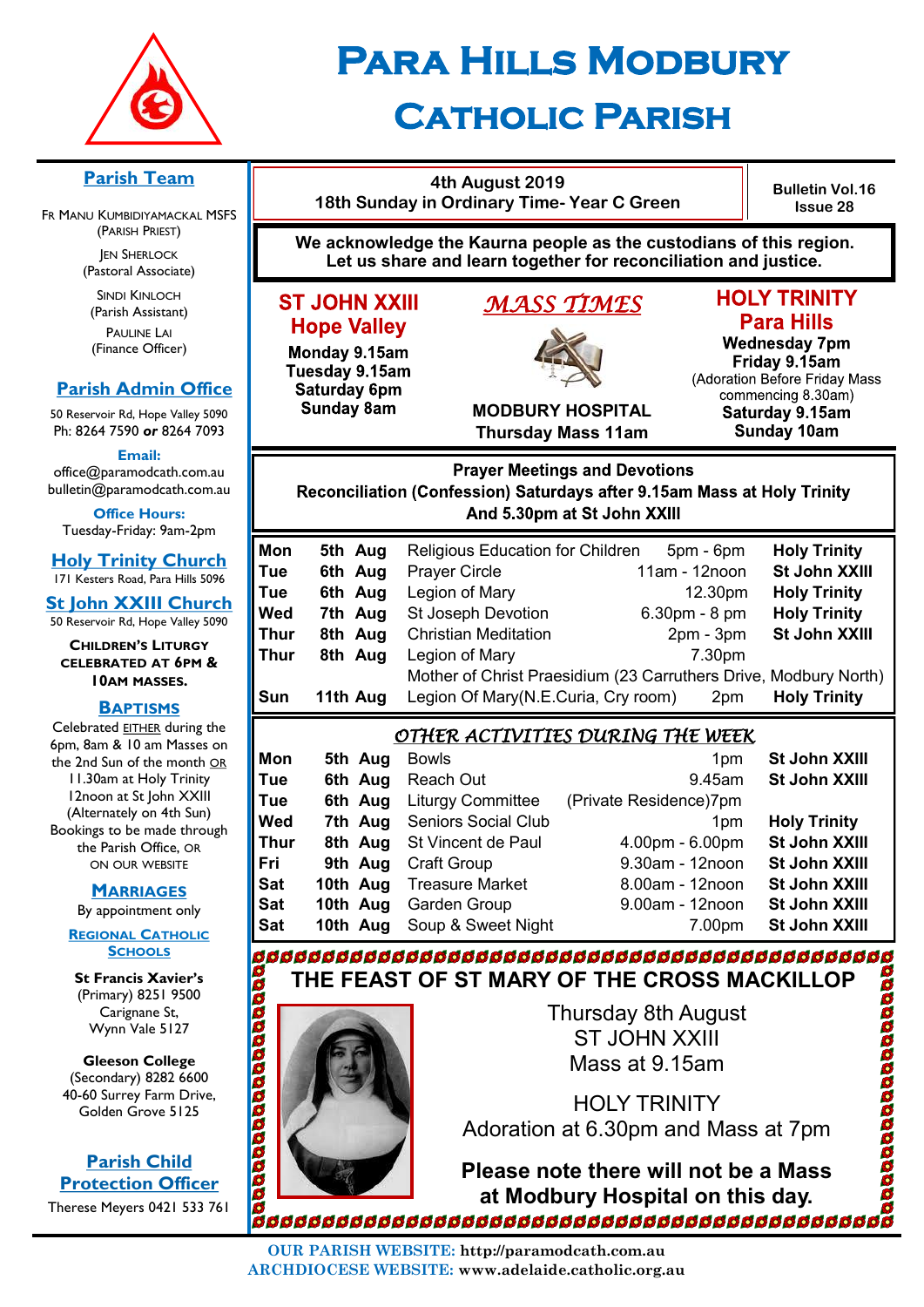# **"But God said to him,…"**

Today's liturgy of the word tells us that the meaning of life cannot be found in selfishly hoarding wealth and possessions, but rather in sharing these with the needy one can find meaning in life. It speaks about the futility of the greedy acquisition of wealth and power because everything and everyone is "here today and gone tomorrow." The first reading, from Ecclesiastes, reminds us that the greedy acquisition and hoarding of material wealth is useless because when the hoarder dies, he/she goes to eternity empty-handed, and his/her heir gains, and perhaps squanders, the riches. In the Responsorial Psalm, the Psalmist challenges us to listen to God and allow Him to soften our hearts that we may share our blessings with others. In the second reading, Paul directs our attention to lasting, Heavenly treasures and warns that greed for wealth and influence is idolatry. In today's Gospel, Jesus, through the parable of the foolish rich man, warns us against all types of greed, because greed takes our life's focus away from God and away from serving and loving Him in other people. The Jewish rabbis were often asked to settle disputes among their countrymen. They judged cases using the Mosaic Law as given in the Torah–the Jewish book of civil, religious and liturgical laws. In matters concerning the distribution of property in a family with two children, the Torah (Dt 21:15-17, Nm 27:1-11, 36:7-9), granted two-thirds of the wealth to the elder son and one-third to the younger. If there were several sons, the first-born would receive double the inheritance of his younger brothers and would serve as the patriarch of the family and executor of his father's estate. In the case related in today's Gospel, either the older brother had delayed the partition of property, or the younger brother was greedy. Jesus refused to be an arbitrator in this property dispute between two brothers because he had come to bring people to God by preaching the Good News of God's forgiving and sharing love. But he used the occasion as a "teachable moment," instructing the audience on the folly of greed and selfishness, while contradicting the Epicurean motto: "Let us eat and drink, for tomorrow we die." The reason why Jesus said God called the rich man a fool also appears to be the same. Traditional Jewish good works included prayer, fasting and almsgiving. Blessed with an excellent harvest, the rich landowner in Jesus' parable did the opposite of giving alms. Instead of thanking God and sharing with the hungry, he planned to give himself over to a pagan orgy: "eat, drink and be merry." Jesus said God called him a fool because: He never saw beyond himself; he never saw beyond this world and he failed to become rich in what matters to God. Through the parable of the rich fool Jesus gives us a warning as well as an invitation. He reminds us that our possessions are merely lent to us by God, and that we are accountable for their use. We must be generous in sharing our time, our treasure,

and our talents in Christian stewardship. Even if we are poor financially, we may be blessed with intelligence, good will, a sense of humour or the ability to console, encourage, inspire and support and help others. God expects us to give our thanks to Him for all *cont*

| Readings for 11th August 2019 |      |                |  |  |  |  |  |
|-------------------------------|------|----------------|--|--|--|--|--|
| 1st Reading Wis               |      | $18:6-9$       |  |  |  |  |  |
| 2nd Reading Heb               |      | $11:1-2, 8-19$ |  |  |  |  |  |
| Gospel                        | Luke | 12:32-48       |  |  |  |  |  |

#### **Our Community's Prayer Petitions**  *PLEASE NOTE: THE NAMES ON THE SICK LIST WILL REMAIN FOR TWO MONTHS ONLY UNLESS OTHERWISE NOTIFIED.*

**BULLETIN PRAYER LIST:** Please note that names can only be added to this list by immediate family, or the ill person themselves (for reasons of privacy).

#### **Please Remember in your Prayers Those who are sick, especially:**

Darcy Ridley, Paul Holmes, Dudley Dolman, Father Peter Milburn, Maria Hand, Emma Gammon, Sylvia Gisi, Asher Caudle, David North, Elijah Neri, Wayne Collins, Antoinette Pascale, Marg Dolman, Charlotte Fussell, Selena (Rose) Quinn, Phyllis Anthony, Reta Lockyer, Michael Pritchard, John MacGrath, Ken Robinson, Graham Armstrong, Mary Redmond, Graham Speed, Marlen Piineda, David Truman, Bruce McAndie, Rosa Maria Santos, Sean Molloy, Betty Roper, Imperia De Ionno, Julie Reimann, Imelda Schulz, Maddison Calleja, Janice Forrester, Ray Zielonka, Jim Marlow, Gerry Canavan, Jayden Lee, Audrey Athayde, Marie Boulton, Sr. Marleen Dewar OLSH, Kay Kennedy, Rita Robinson, Eileen Ryan, Gary Lockyer, Yvonne Summers.

#### **Recently Deceased**

Suma George, Heidi Beyer, Marie Bakaj, Josephine Ballard

#### **Saints/Feast Days Of the Week**

 5th St Mary Major 6th The Transfiguration of The Lord 7th St Sixtus II & St Cajetan 8th St Mary of The Cross 9th St Teresa Benedicta of The Cross (Edith Stein) 10th St Lawrence

these blessings by sharing them with others for His glory. Let us also give attention to the call to control our greed. Our greed takes different shapes and forms. For some it may be the desire for the approval and praise of others. For others it is the uncontrolled desire for power, control or fame. For still others greed takes the form of excessive and sinful indulgence in eating, drinking, gambling, drugs or sexual activities. Greed also turns our life away from God and away from loving and serving Him in other people. As greed directs all our energy and attention to fulfilling the self, its objects become our false gods, and they will consume us, unless we become rich in the sight of God.

Tanultumbedramataked

# *CHILDREN'S PRAYER*



Lord, help me to store up my riches in heaven and not just on earth. Lead me to know what is truly important so that I do not waste my time on worthless things. Amen

## **HAPPY BIRTHDAY AUGUST BABIES**

7th Oliver Burke, Natalie Lambert, Shane Bowman 9th John Caruana



 **RESPONSORIAL PSALM: In every age, O Lord, you have been our refuge.**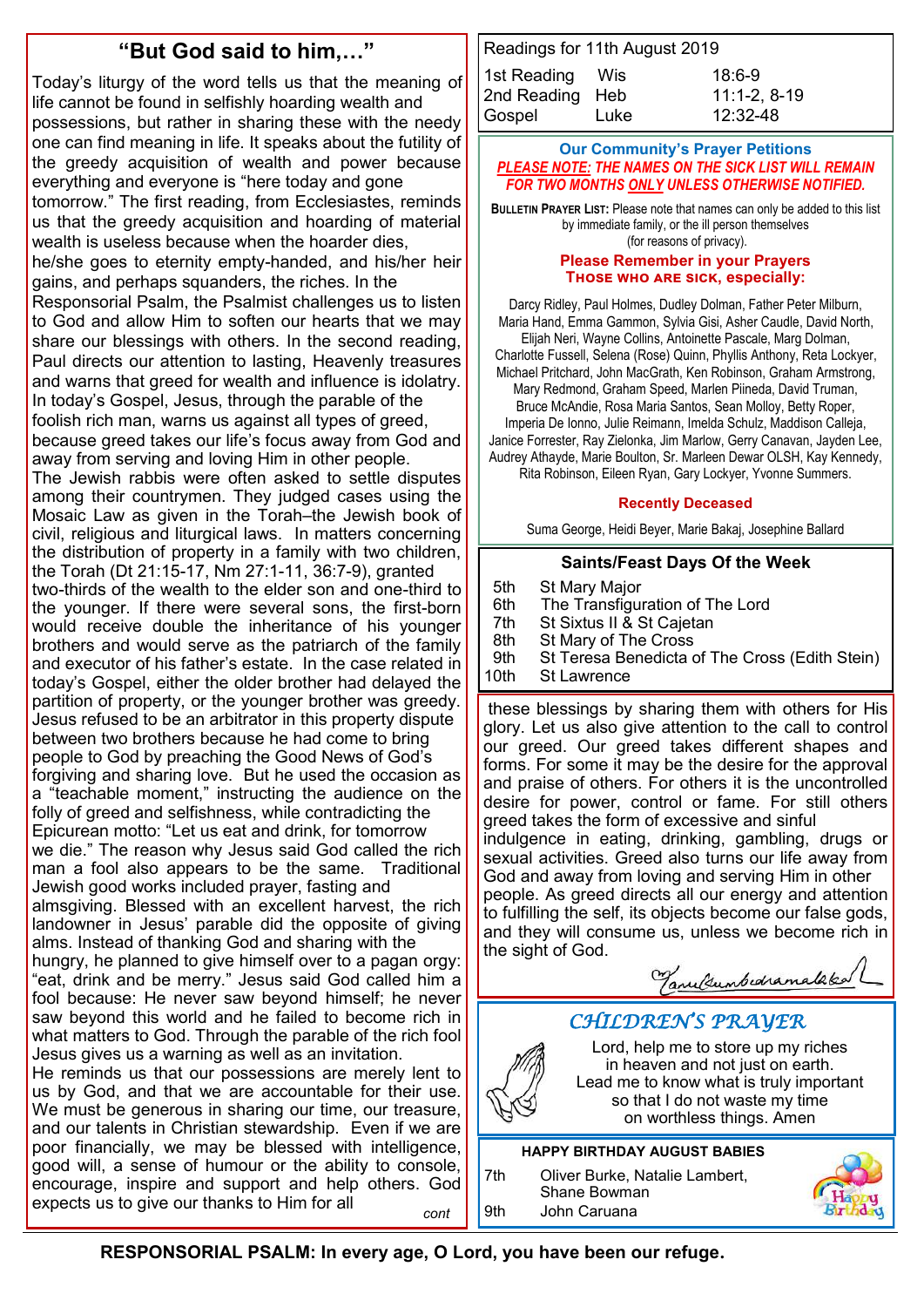#### **ST VINCENT DE PAUL HQ: 1300 729 202 from 9.00am — 1.00pm or www.vinnies.org.au**

## **St Vincent de Paul Modbury Conference**

*Lord your timeless lesson sings out in the voice of constant waves, in the wind through the trees and in the harmonies of life. Wash clean our ears to hear you, make us listen now, for we need your great wisdom to assist us in our life. Amen.*

Busy again this week, with 10 calls for assistance – mostly for food, but also some for clothing and furniture. Some of the furniture was for a domestic violence victim re-establishing her family's life. Some to Indian students on study visas. We've needed very minimal "top up" buying for our pantry thanks to your generosity through the basket. And we also had a generous donation of food from the Ridgehaven ELC this week..

**Pantry needs this week are:** 

Tins of Spaghetti, UHT Milk, Tinned Carrots and 2 Minute Noodles. It will greatly help if any or all of these items could be

placed in the Vinnies' collection basket.

Thank you and God Bless

### REACH OUT GROUP

Tuesday 6th August 2019 9.15am Mass at St John XXIII Followed by a shared lunch and some games. All Welcome

Reader: Bob Barry

Offertory: Sophie Ozga & Cathy De Luca Communion: Jos Hensing & Pat Harvey Altar Server: Leo North

For information about Reach Out please call Maureen Kenny Ph: 8396 7682 or M: 041808210859



#### DEVELOPMENT FUND 2019

Congratulations Tony McGarry No. 26

Drawn by Margaret Geibel

Contact: Barbara Mathews 8258 8806 to be included in the draw.

#### **Religious Education For Children**

Religious Education classes for children started last Monday with 16 children of various ages attending. Classes will continue on Mondays at 5pm

during school term in the Holy Trinity Hall

Children of all ages are welcome to join and learn more about prayer, the church and our faith. For more information please contact Jen Sherlock on 8264 7590 or email: [pa@paramodcath.com.au](mailto:pa@paramodcath.com.au)

> **LITURGY COMMITTEE MEETING The next Liturgy Committee Meeting Tuesday 6th Aug at 7pm Contact Therese Meyers on 0421 533 761**



# **Novena Prayer for the Feast of St Mary MacKillop**

Bountiful God you filled the heart of Mary MacKillop with hospitable love, especially for those at the margins of our society. Deepen that love within us that we may be: welcoming of the

stranger; willing to share our resources; prepared to forgive offences and hurts; ready to listen with open hearts and eager to work for justice and unity. Companion us, generous God, wherever there is an edge of need. God of life we pray through the intercession of St Mary MacKillop for renewed faith, hope and zest for life. In the spirit of Mary of the Cross we pray for all suffering the effects of natural disasters, recession and war either in our own land or elsewhere. We pray for the sick, the imprisoned, asylum seekers and those in need or difficulty of any kind. We pray that we never see an evil without trying to do something about it. May we grow in trust in Your providence, hope in the saving grace of Jesus Christ and courage in the transforming work of the Holy Spirit and thus imitate the example of St Mary MacKillop in our lives. Amen

Our Father…. Hail Mary…. Glory be…

A special mass will be celebrated for the feast of St. Mary of the Cross on the 8th of August at Holy Trinity Church with Adoration at 6.30pm followed by Mass at 7pm. All are welcome to give thanks to God for this remarkable first Australian Saint.

#### **TO ALL DEVELOPMENT FUND MEMBERS**

Please note that Margaret Dolman has resigned from organizing the Development Fund Raffle, as from the 30th June 2019. This position is now in the hands of Mrs Barbara Mathews, who can be contacted by phone on 8258 8806, or personally on Sunday mornings after 10am Mass, outside the side door of the church or in the " cry-room" with the collection counters.

Thank you to all members who have supported me so fully, and made my job very rewarding. Please keep up your generous offerings and give Barbara the same, or even more support to make her job as straight forward as possible. God bless you all, good health, happiness & love for many years to come. From Marg Dolman

There are several unused numbers available. Ring Barbara if you would like to join, or increase your numbers, if you are already a member.

## **PRAYER CIRCLE**

Prayers in the Chapel at St John XXIII on Tuesday 6th August from 11am - 11.30am. All welcome to come and pray and reflect.

#### **Craft Market – Face Painter/s needed**

Do you know of anyone who would be willing to volunteer their time to do some face painting at the Craft Market? If so, please contact Lea on 0431 092 725